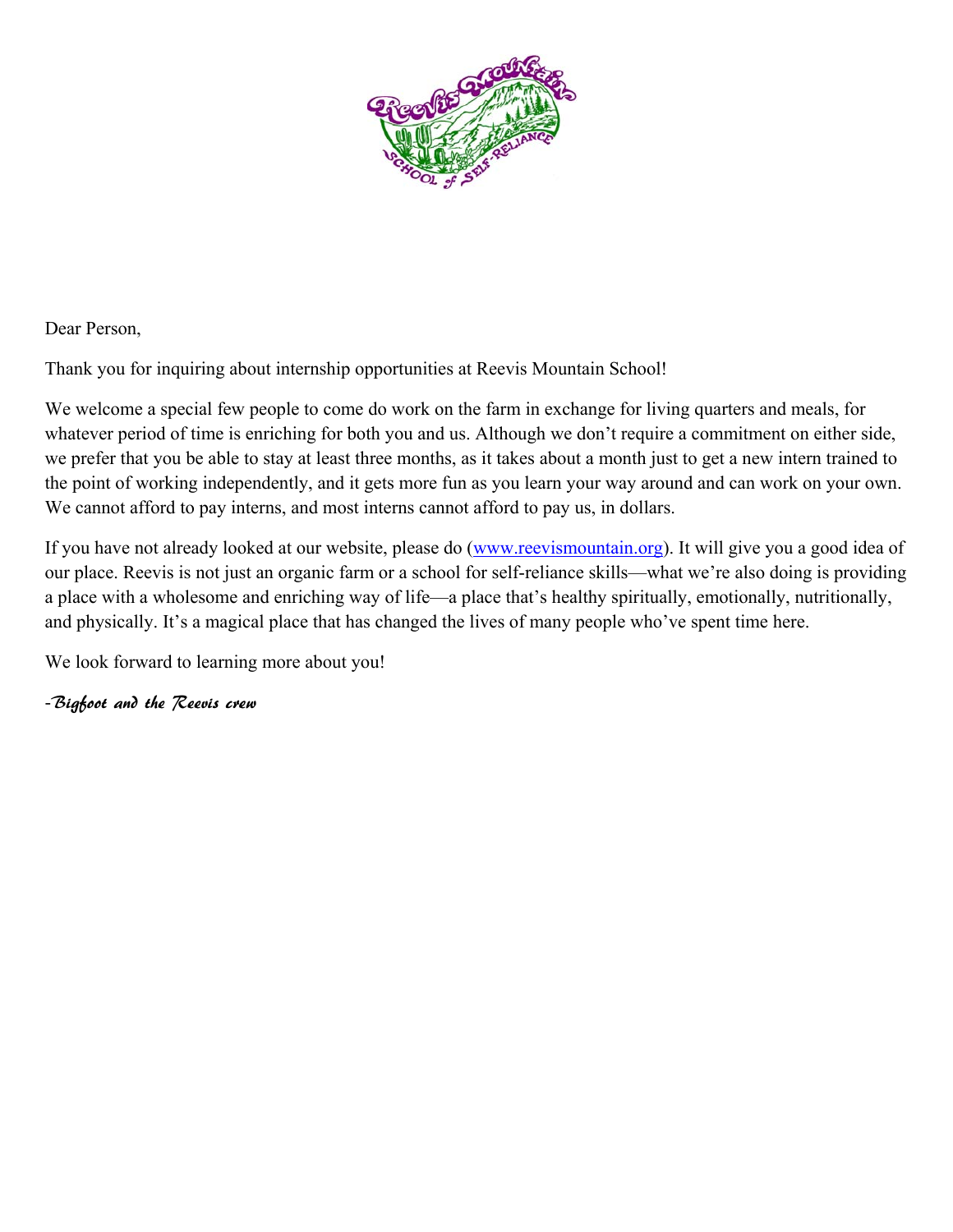## Things you should know about Reevis Mountain School …

- Reevis Mountain School of Self-Reliance is a wilderness homestead, spiritual retreat, and school for skills and attitudes that enhance self-reliance. Reevis provides a place of inspiration, peace, and reverence for nature, where, in a magical remote wilderness setting, students and interns can learn natural healing and self-reliance skills, experience growing their own food, develop spiritual awareness, enjoy a spirit of community, and live healthfully.
- Reevis is headed by Peter "Bigfoot," who founded RMS in 1979, then as a "new age" community. Bigfoot is best known for his 1976 summer solo trek across the Sonoran Desert, when he trekked 85 miles in 15 days, bringing no food or water and foraging for his needs. He is a respected natural healer and Southwestern herbologist.
- Our human population usually varies from two to seven.
- We teach and promote self-reliance and nature awareness through (1) offering classes and lectures on wilderness survival, natural healing, meditation, and homestead living skills, (2) providing an example of a working off-the-grid homestead, (3) growing healthy organic food for ourselves and for market, (4) producing and selling herbal remedies formulated by Peter Bigfoot, (5) offering work-exchange internships, and (6) publishing books about herbology and natural healing. RMS is a place of inspiration and peace, providing a space to develop spiritual awareness and to foster personal health, wisdom, and joy.
- There is no typical day at Reevis. From day to day we do whatever is needed to live healthy and happy in the wilderness, close to the source. This includes maintaining the farm, growing our food, caring for our health, and learning and growing in nature awareness, self-awareness, spirituality, and our ability to live peacefully and joyfully together. Every day there is more to learn.
- Our philosophy is based in metaphysics. We encourage meditation, yoga, and other spiritual practices. We often read from metaphysical books after supper, and taking part in these readings is an important part of our community life. Recently we have been meditating as a group each morning after breakfast. If you are not interested in metaphysics, you will probably not be happy here.
- We practice natural healing using herbs and the energy of our hands. Bigfoot is an experienced healer, but he is not a medical doctor. The nearest hospital is an hour's drive away over rough country roads, and we cannot guarantee that a vehicle or a driver will be available to take you to a hospital, clinic, or doctor's office. We provide free natural healing for illnesses and injuries that you experience while at Reevis … if you prefer to go to a medical doctor, clinic, or hospital, you will be responsible for the costs.
- Reevis is located within the Superstition Wilderness of eastern Arizona, south of the town of Roosevelt. Our nearest neighbor is six miles away, and the nearest "conveniences" are ten miles away. The road into our location requires a 4WD at the best of times and is occasionally flooded or damaged so that we cannot leave or return to the farm for a period of hours, days, or sometimes longer. Please email us for road conditions before you make plans to drive in.
- $\alpha$  Interns sleep in private spaces, usually in a small cabin. Sometimes a yurpee (yurt + teepee combo) is available. These spaces are cozy, have beds, small furniture, and either a wood stove or a propane heater. They have no electricity or water. You will be responsible for the cleanliness and maintenance of your sleeping quarters. Be aware that the living quarters are not completely spider-, scorpion-, or rodent-proof. Sleeping quarters have no electricity or running water. We spend most of our awake time outdoors or in the common house.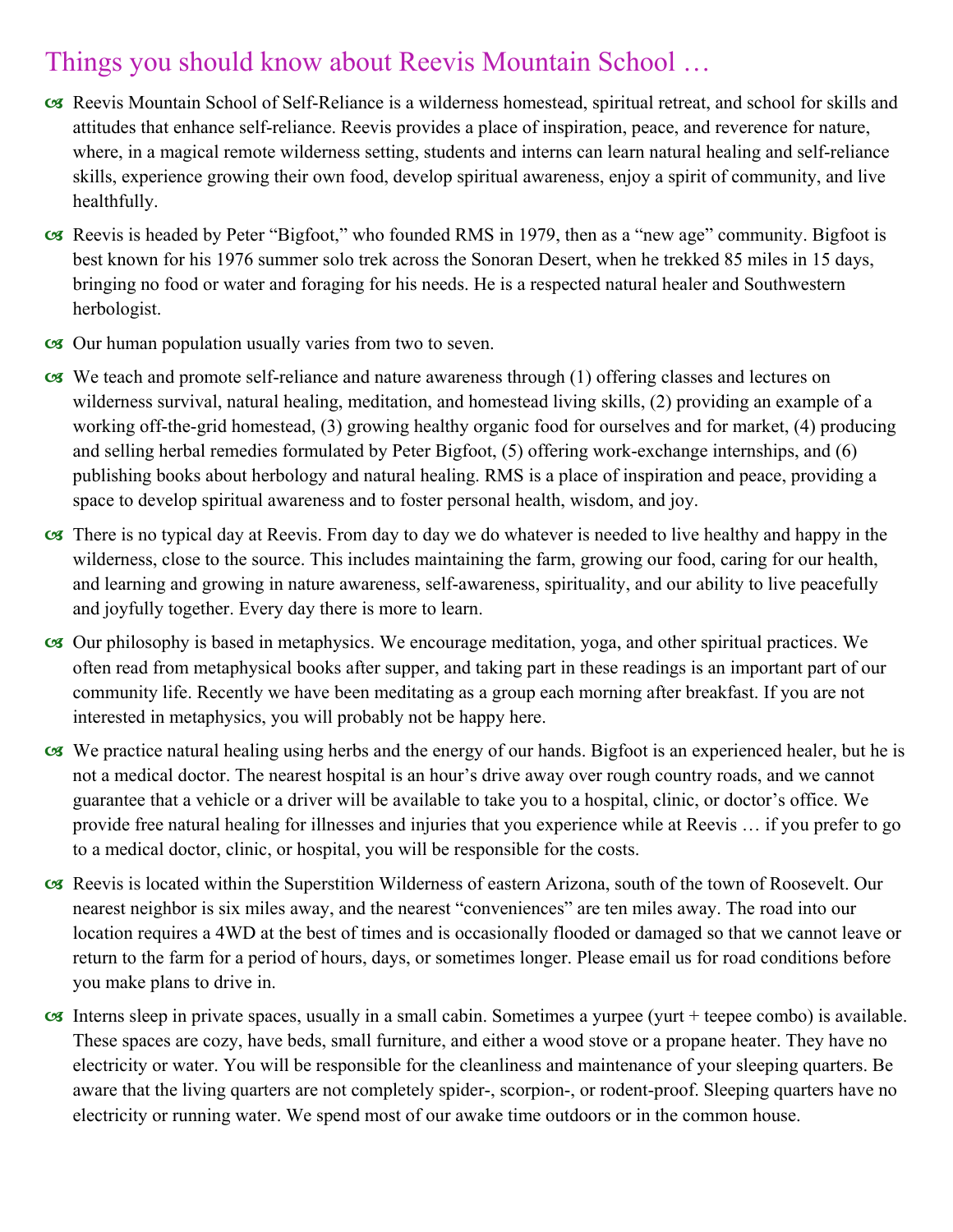- You should bring your own sleeping bag, headlamp and/ or flashlight with additional batteries and work gloves.
- The common house includes a full kitchen, living room with space for yoga, porch/workroom, library, office, and healing room. The house has electricity and running water (filtered spring water). Our stone showerhouse provides solar and wood-heated hot water year round. The farm does not have flush toilets—clean and hygienic outhouses are located conveniently around the property. We are blessed to have water year-round from several sources: the creek, two wells, and mountain springs. Water does have to be filtered or treated for drinking.
- We have limited internet available for interns via LAN cable, but no cell service or telephone service. Globe has a wifi coffeehouse and a library that offers free computer and Internet use. Our satellite based internet service provides a limited amount of data each month, which is primarily for official Reevis business. At appropriate times, interns may be able to check email and manage personal accounts as long as sufficient data remains for office use. Streaming videos and music is prohibited. Cell service can sometimes be found from the top of a hill near Reevis. We are happy to take letters to the post office for you when we go into town which is usually once or twice per week.
- We serve two meals per day (breakfast and supper), and interns are welcome to prepare their own snack lunch. Our daily diet consists of raw and cooked vegetables and fruit that we grow ourselves and natural meat and fish (raised here or hunted/fished in the wild), plus whole grains, olive oil, dairy in limited amounts, spices, and sea salt purchased from outside. Bigfoot is a strong believer that meat is an important part of diet for most people, and we also believe that healthful food combining is important. Access to sugary foods is limited, and, with a few exceptions, no commercially processed foods are available. If your preferred diet is heavy on nuts and seeds, please bring your own supplies.
- All meals are prepared in the RMS kitchen under the supervision of RMS staff. All personal food must be stored in the kitchen or food storage areas. Private "stashes" of food are not allowed in living quarters because of issues with insects, rodents, and larger wildlife.
- **Alcohol, smoking, marijuana, illegal drugs (use or possession), tobacco, firearms, fireworks, and pets are prohibited.** We discourage junk food and the use of electronics at Reevis. The playing of music on electronic devices is limited to the use of personal music players with earphones so that the sound is not audible to others. We treasure the serenity of nature. And much as we love dogs, Reevis is not a good place for them.
- All of us who live at Reevis strive to abide by the Integrity Agreement that follows this application. You will be asked to sign and abide by it as well.
- Internships are on a pure work exchange basis; RMS provides living quarters and meals in exchange for a full day's work. **No monetary pay is available.** Occasional exceptions may be made for dependable and skilled interns who stay at Reevis for an extended time. Interns are free to come and go as they please (with their own transportation), although we ask that they be considerate and honor any agreements about work to be done, etc.
- Interns are welcome to stay as long as the situation is mutually enriching for all concerned. There is no commitment on either side. Please have in mind a place to go and a way to get there in case you find that you desire or are asked to leave before your expected stay is up.
- Once your application has been accepted, we ask for a \$150 deposit to hold your spot, which will be returned to you after you have been here two weeks. We do this to reduce the number of people who do not arrive as planned, leaving us short handed.
- For more information about Reevis Mountain School, and pictures, please visit our website: www.reevismountain.org.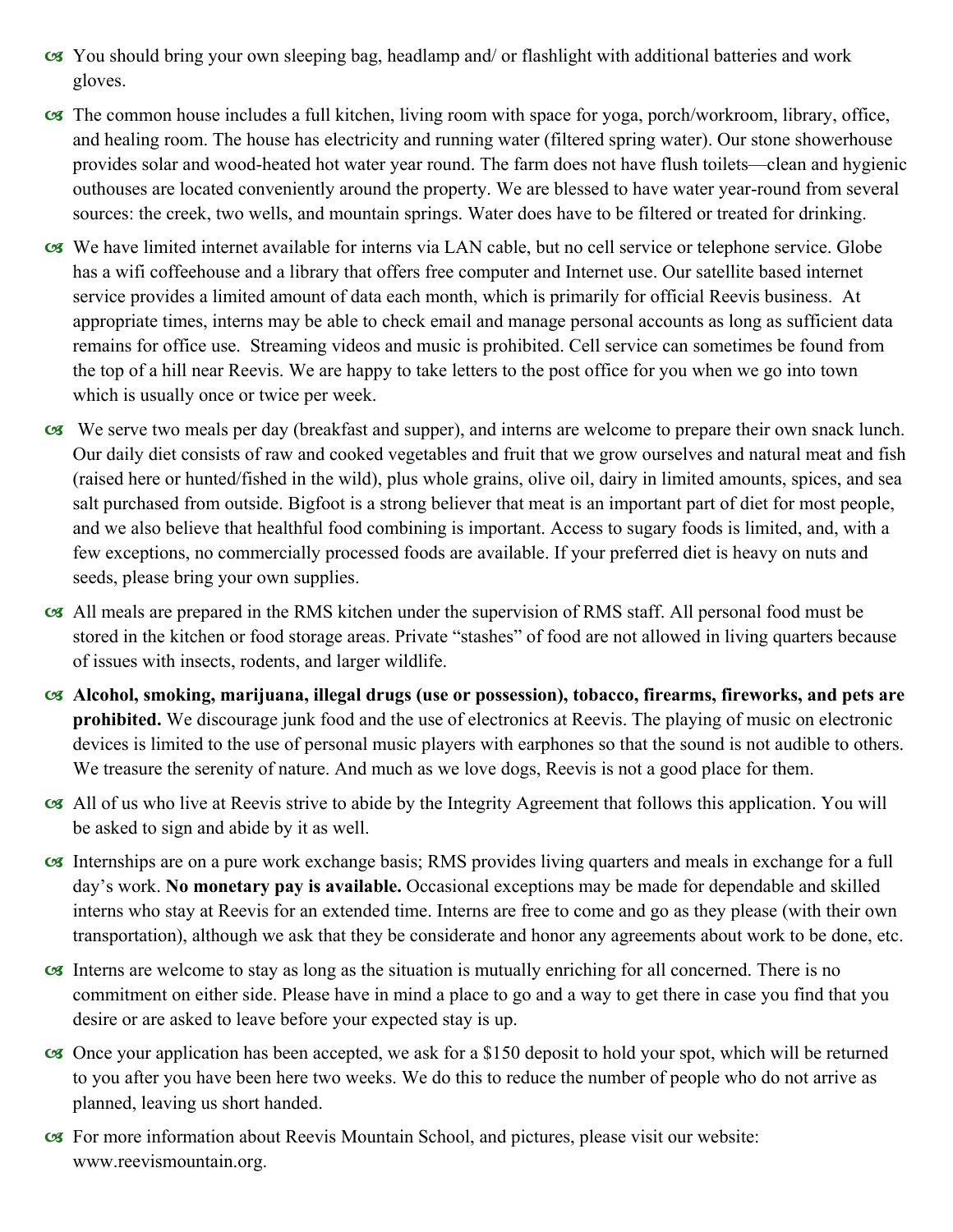Application for Work-Exchange Internship at Reevis Mountain School, Page 4 of 14



# Application for Work-Exchange Internship

| Name:                   |  |  |
|-------------------------|--|--|
| <b>Mailing address:</b> |  |  |
| <b>Phone:</b>           |  |  |
| Email:                  |  |  |

Dear Person,

We are asking the following questions in order to help us predict whether an internship at Reevis Mountain School would be mutually enriching for you and for us. By giving full and candid answers, you can help us get an accurate feeling for how you would fit into Reevis, how you could contribute, and what the challenges and benefits might be for you. Feel free to give more information than is asked for.

You can submit this application by email (info@reevismountain.org) or regular mail (RMS, 7448 S. J–B Ranch Rd., Roosevelt, AZ 85545). If you are coming with another person, please fill out individual forms – there is a spot in the application to let us know who you are travelling with.

For the yes/no questions, please either circle yes or no, or delete the one that does not apply.

Thank you!

Date of birth:

Hometown (where you consider home):

#### **Are you dependent on smoking, alcohol, marijuana, tobacco, or illegal drugs?** Yes No

*If "yes," this program is not for you—we do not allow smoking, alcohol, marijuana, tobacco, illegal drugs (use or possession) at RMS. Please do not apply. This is not a rehabilitation facility.*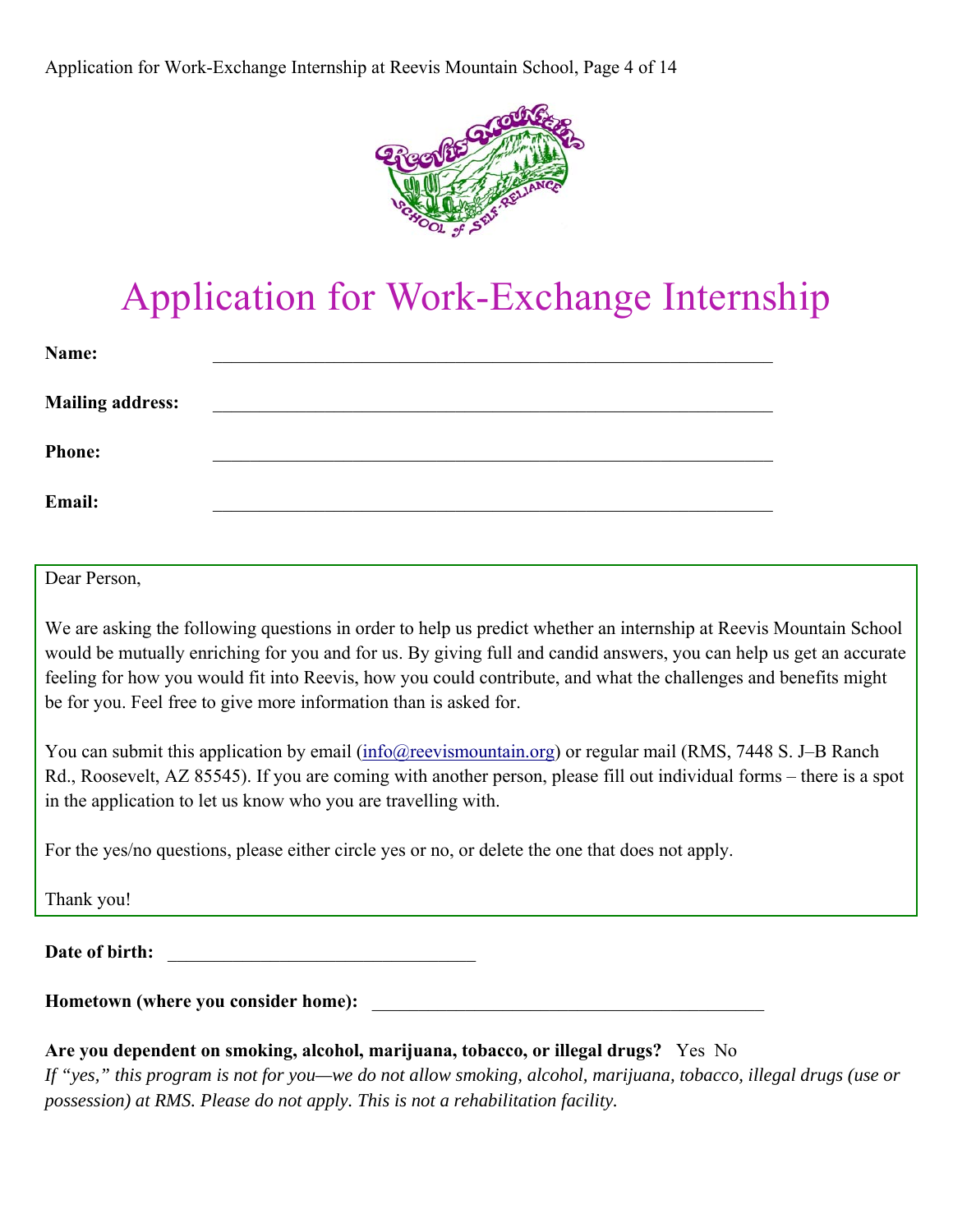| Application for Work-Exchange Internship at Reevis Mountain School, Page 5 of 14           |
|--------------------------------------------------------------------------------------------|
|                                                                                            |
| Why would you like to come to Reevis?                                                      |
|                                                                                            |
| ,我们也不能在这里的时候,我们也不能在这里的时候,我们也不能会不能会不能会不能会不能会不能会不能会。""我们的人们,我们也不能会不能会不能会不能会不能会不能会不           |
|                                                                                            |
|                                                                                            |
|                                                                                            |
| (feel free to add more pages or write on the back of the sheet)                            |
|                                                                                            |
|                                                                                            |
| Are you planning to come with another person? Yes No                                       |
|                                                                                            |
| Will you be bringing a car? Yes No<br>If yes, does your vehicle have 4-wheel drive? Yes No |

If the vehicle is not 4x4, do not attempt to drive past our neighbor's ranch. Our neighbor has been kind enough to allow our visitors to leave their vehicles on his property. Be respectful, and you may leave your vehicle there and walk the 6 mile forest road. Allow yourself 3 hours and plan to arrive here between 9am and 4pm. Bring water but pack light. We will be able to drive you back down to the ranch to get your gear at our convenience, usually later that same day.

#### **Will you need to come and go from RMS during the time of your internship?** Yes No If yes, please describe: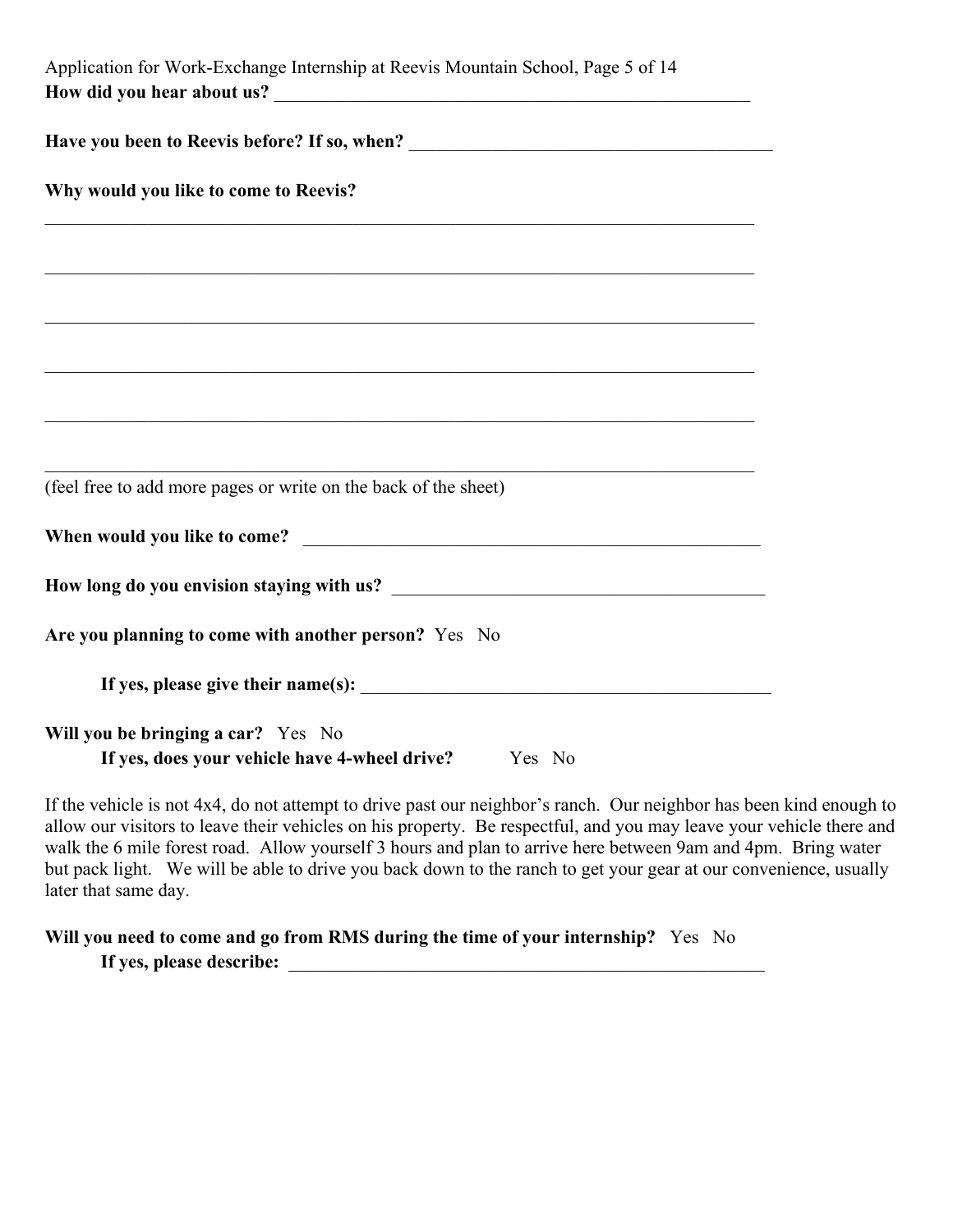| Application for Work-Exchange Internship at Reevis Mountain School, Page 6 of 14 |                                                                                                               |  |  |  |  |  |
|----------------------------------------------------------------------------------|---------------------------------------------------------------------------------------------------------------|--|--|--|--|--|
|                                                                                  | What is your preferred daily diet? (Please include number and times of meals and types of food, including any |  |  |  |  |  |
| dietary restrictions or allergies.)                                              |                                                                                                               |  |  |  |  |  |

**Do you have any illness or condition(s) that would interfere with doing the physical work described in this application?** Yes No

 **If yes, please describe how it could interfere with doing the physical work:** 

 $\_$  , and the set of the set of the set of the set of the set of the set of the set of the set of the set of the set of the set of the set of the set of the set of the set of the set of the set of the set of the set of th

 $\_$  , and the set of the set of the set of the set of the set of the set of the set of the set of the set of the set of the set of the set of the set of the set of the set of the set of the set of the set of the set of th

**What medications do you anticipate taking while at RMS, if any?**

| Are you able to lift 50 pounds and carry it 20 feet? Yes No |  |  |  |  |
|-------------------------------------------------------------|--|--|--|--|
|-------------------------------------------------------------|--|--|--|--|

**Are you able to hike six miles without taking more than a ten-minute break?** Yes No

**Do you tend to be accident-prone?** Yes No  **absent-minded?** Yes No

**Do you have a greater than average fear of spiders?** Yes No  **snakes?** Yes No  **scorpions?** Yes No  **insects?** Yes No  **rodents?** Yes No  **wild animals?** Yes No  **the dark?** Yes No (It gets VERY dark here!)  **heights?** Yes No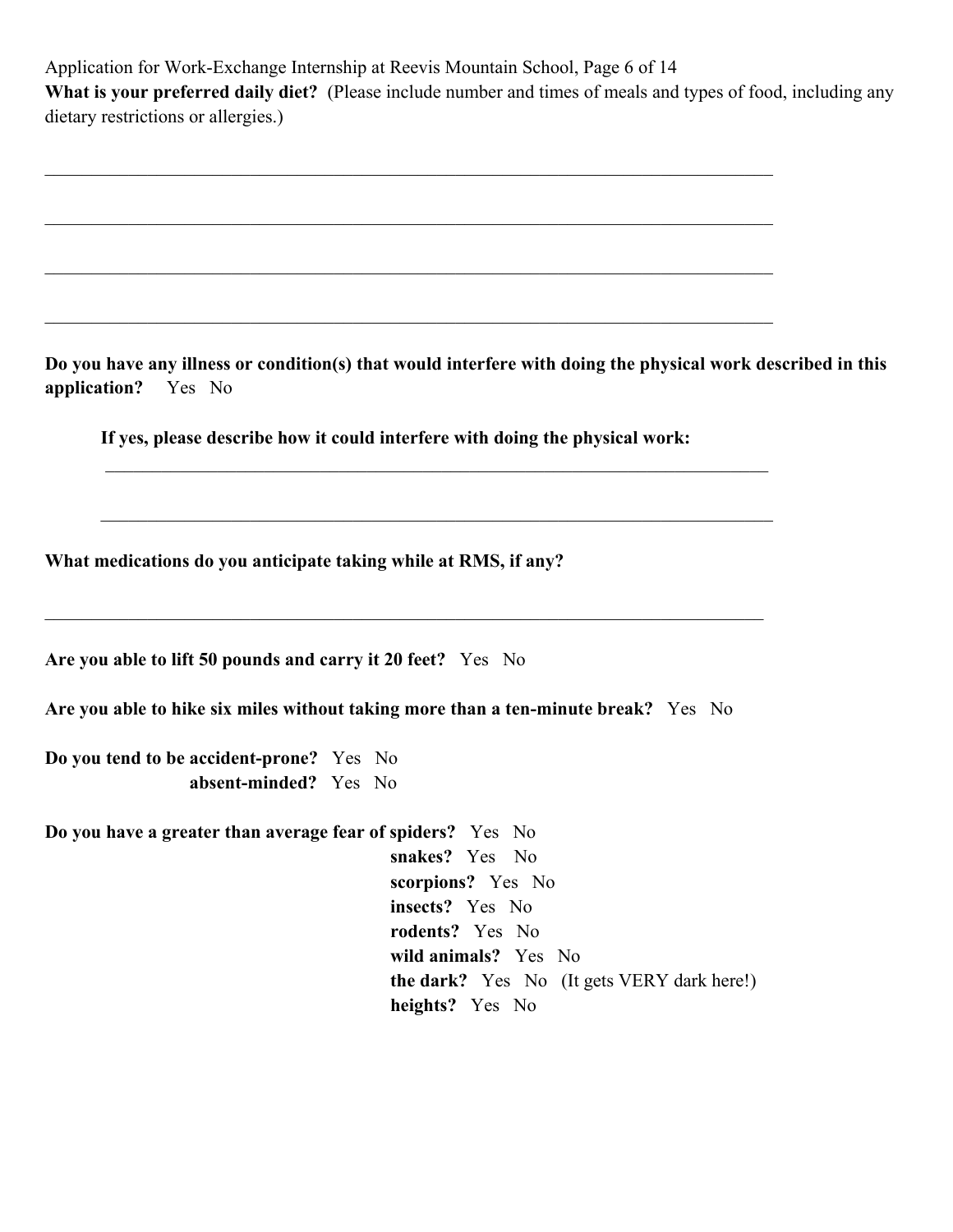| Application for Work-Exchange Internship at Reevis Mountain School, Page 7 of 14 |  |  |  |  |
|----------------------------------------------------------------------------------|--|--|--|--|
| What level of formal education have you completed?                               |  |  |  |  |
|                                                                                  |  |  |  |  |
| What line(s) of work have you been doing in the past few years?                  |  |  |  |  |

**Do you have previous experience living in a communal situation?** Yes No

**If yes, please describe:** \_\_\_\_\_\_\_\_\_\_\_\_\_\_\_\_\_\_\_\_\_\_\_\_\_\_\_\_\_\_\_\_\_\_\_\_\_\_\_\_\_\_\_\_\_\_\_\_\_\_\_\_

**Suppose the following are two extremes in attitudes about the way people should behave: one is that there should be rules and people should always adhere to them consistently … the other is that ideally there should be no rules and people should do what is right in the context of the moment. Where on the continuum between those extremes would your attitude fall? (Feel free to explain or qualify.)**

**\_\_\_\_\_\_\_\_\_\_\_\_\_\_\_\_\_\_\_\_\_\_\_\_\_\_\_\_\_\_\_\_\_\_\_\_\_\_\_\_\_\_\_\_\_\_\_\_\_\_\_\_\_\_\_\_\_\_\_\_\_\_\_\_\_\_\_\_\_\_\_\_\_\_\_\_\_\_** 

**Please name two things that make you angry:**

| $\frac{1}{2}$                              |  |  |
|--------------------------------------------|--|--|
| $\overline{2}$ ) $\overline{\phantom{2}2}$ |  |  |
| And two things that make you happy:        |  |  |
| $\frac{1}{2}$                              |  |  |
| $2)$ $\overline{\phantom{a}}$              |  |  |
| What's your favorite thing to do?          |  |  |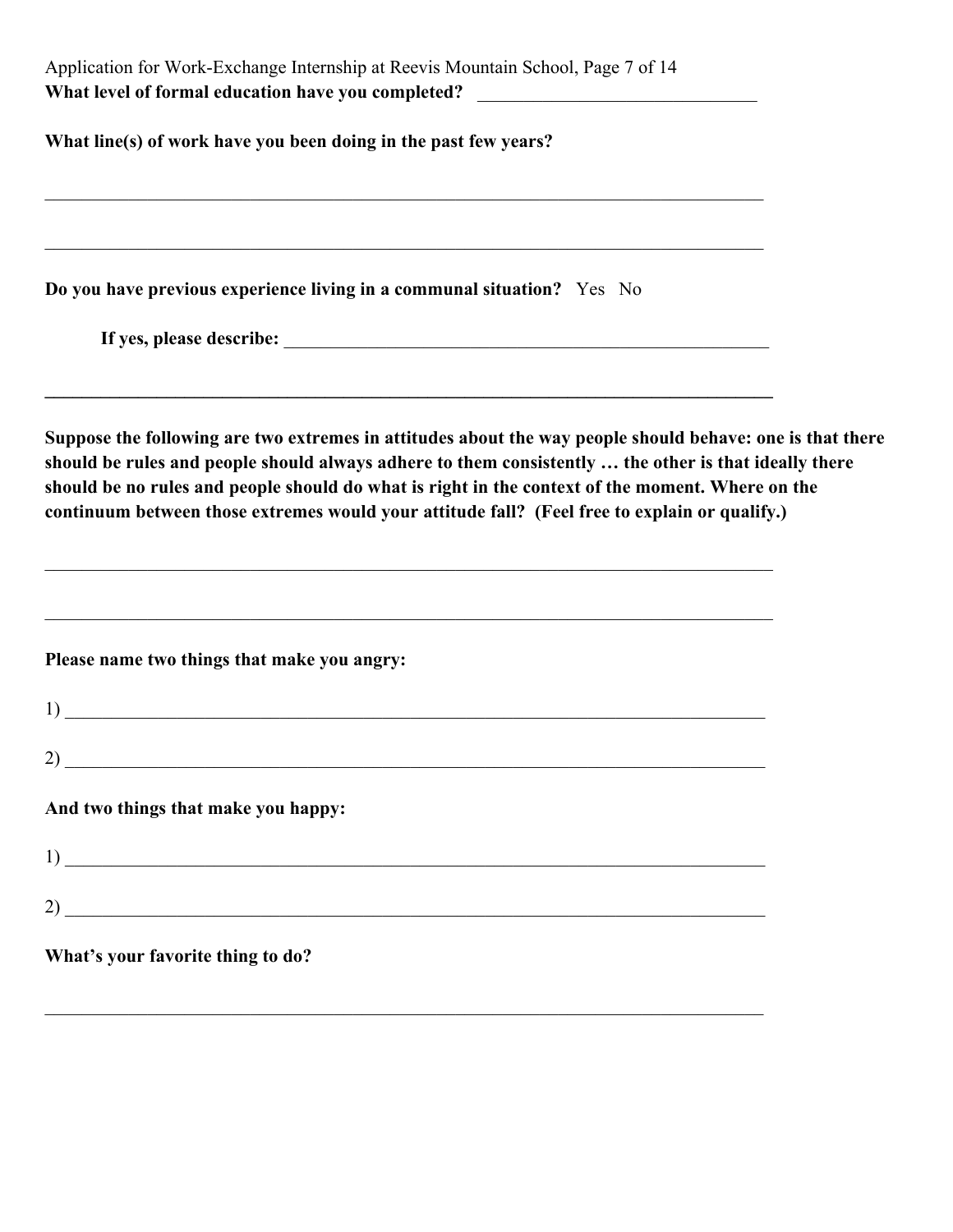Application for Work-Exchange Internship at Reevis Mountain School, Page 8 of 14

**We are blessed to live in a very special place—eight miles inside the Tonto National Forest on an inholding (land surrounded on all sides by National Forest) that was homesteaded in the 1920's. And we live here very comfortably, with adequate electricity, mountain spring water to drink, the best food money can't buy, freedom from most EMFs and pollutants, deer and bears for neighbors, and a starry night sky.** 

**The things we do every day are the things we have to do in order to continue to live here. That means: growing our garden; caring for our orchard, vineyard, and animals; maintaining the buildings, tools, and infrastructure; growing and harvesting herbs for our herbal remedies business; gathering firewood; holding classes (spring and fall), and so on.** 

**In order to live here, we do need to earn money. Although we grow most of our own food, we purchase things like grains, oils, spices, and paper goods. (Note: As for meat, we aim to keep the number of people here low enough that we can supply our own home-grown or hunted meat without purchasing it.) Our largest expenses are propane and the costs of running our vehicles. To earn money, we have three streams of income: our herbal remedies business, classes that we teach in the spring and fall, and produce sales in season.** 

**We receive no government grants or funds, and although we are a nonprofit educational organization (501c3), donations cover less than 10 percent of our operating expenses—so, financially, we are primarily self-supporting. Interns are often involved in our money-making enterprises by harvesting and processing herbs, helping during classes (they are also encouraged to attend the classes as long as chores get done), and of course helping grow the produce that we sell.** 

**As you might imagine, all of this keeps us busy. But we do find time for other activities, things we just enjoy doing and learning. Bigfoot makes his own shoes; interns play music, learn to make sourdough bread, do basketry or hide tanning, and so on. We also spend a good amount of time at the table as a family, reading aloud and talking after meals.** 

**Here's a list of things that could and often do happen on a normal day at Reevis:** 

**weeding the garden (which could mean digging out bermuda grass or bindweed) thinning seedlings hand-watering young plants twice a day wheeling 50 barrows of composted manure into the garden harvesting and processing herbs irrigating the orchard clearing brush around the property moving 50-pound sacks of poultry feed from one place to another shoveling a truckload of sand for road maintenance digging up and processing burdock root chopping firewood giving natural healing treatments to a person who's been injured or got sick tilling a bed in the garden capturing a rattlesnake and taking it away down the road getting up at 4:30 to harvest for market day**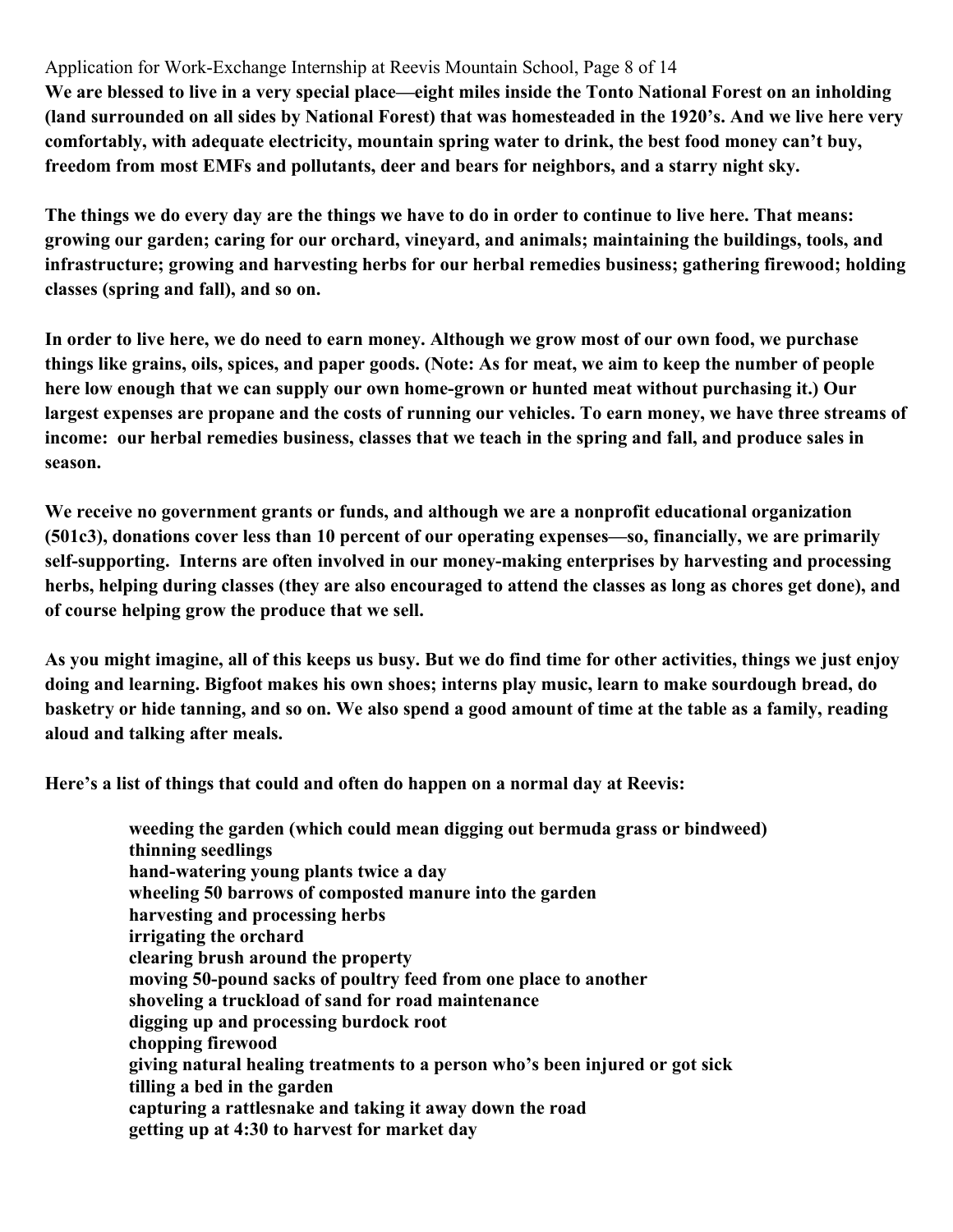Application for Work-Exchange Internship at Reevis Mountain School, Page 9 of 14

**entertaining a group of visitors preparing meals (takes 2-3 hours each day) cleaning the dishes and kitchen after meals driving down to the lake for a swim pruning trees in the orchard harvesting seeds from the garden hiking up the creek to harvest wild plants digging up part of an irrigation pipe to fix a leak planting a new tree in the orchard repairing tree basins in the orchard mopping the kitchen floor fixing a mechanical problem with the tiller replacing a pane of glass in the greenhouse mending a screen in a cabin building a new shed cleaning and tidying the farm prior to a class or visitor group processing a duck for supper tending to a turkey that's been stung by a scorpion taking apart the kitchen drain pipes to unclog them going out in a rainstorm to dig drainage control ditches scrubbing out the irrigation tank** 

**These are the kinds of things we spend most of our time doing, and we enjoy it all, almost all the time that's why we're here and not living somewhere else doing something else. We're looking for people who would enjoy these things, too. So, considering that you would be doing a variety of activities each day, and some days are longer or shorter than others, would you please tell us how many hours per day or per week you would** *enjoy* **being engaged in these activities? \_\_\_\_\_\_\_\_\_\_\_\_\_\_\_\_\_** 

**Also, sometimes things come up … for example, a rainy day turns into a deluge in the evening, and we have to put on our rain gear and dig ditches so structures don't flood … or we** *have* **to get a planting bed ready and planted on a particular day … or someone gets sick and others have to pitch in a little more. Would you**  be willing to work a little longer on some occasions, when necessary?

**Please be honest with these responses. If you would not enjoy doing the things we do here to the extent we do them, then you would not be happy here. In fact, the best case is when the person doesn't even consider these activities to be work. This is just the way we live. Bigfoot's motto is Live What You Love! If you wouldn't love being here and doing what we do, please don't apply.** 

**For the table below, please place a mark in the appropriate column(s). Feel free to give more information on a separate page or the back of this sheet.**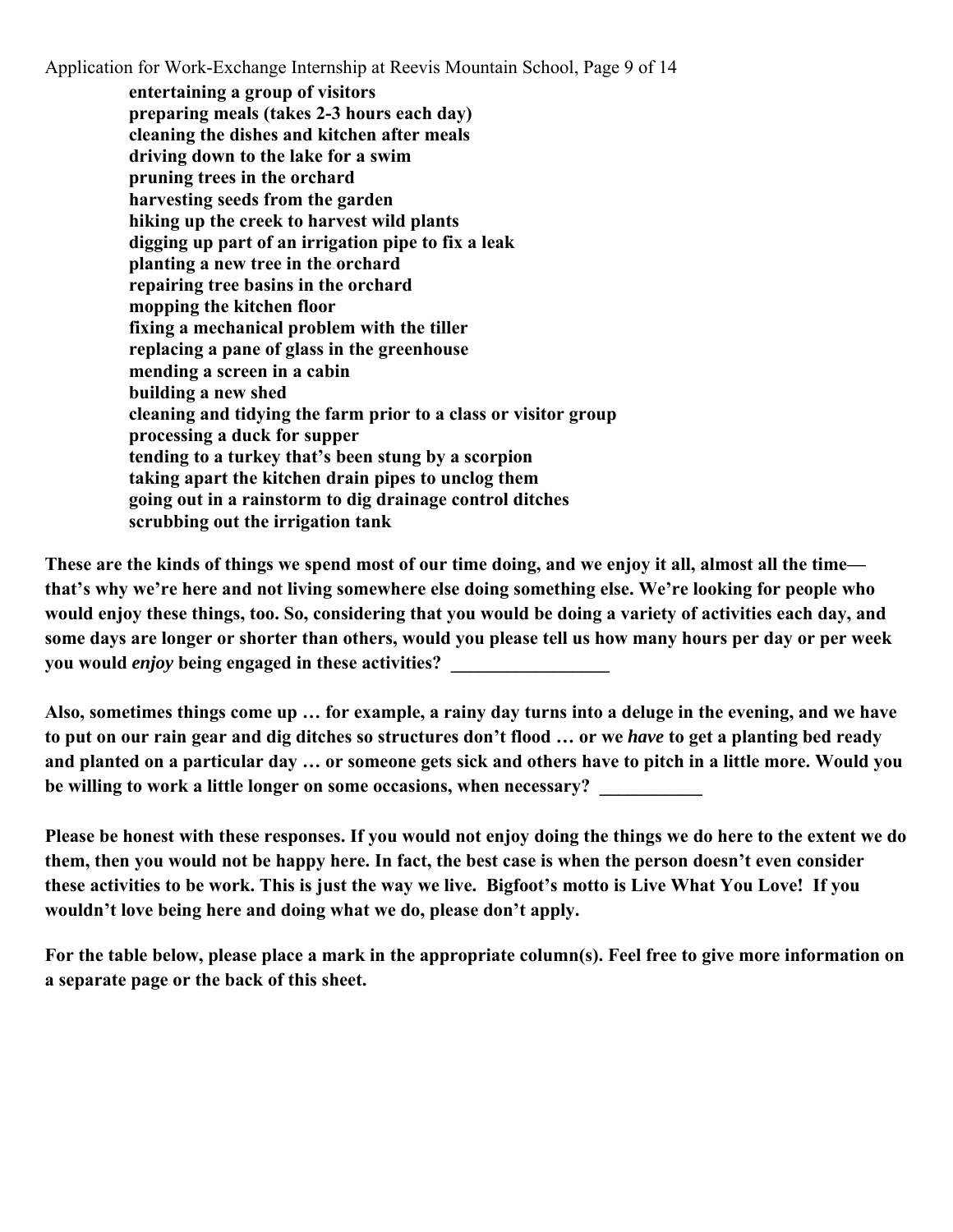### Application for Work-Exchange Internship at Reevis Mountain School, Page 10 of 14

|                            | I have skills or    | I am interested in | I am unable or       |
|----------------------------|---------------------|--------------------|----------------------|
| <b>Activity</b>            | experience relevant | doing or learning  | unwilling to do this |
|                            | to this activity    | this activity      | activity             |
| Weeding                    |                     |                    |                      |
| <b>Planting</b>            |                     |                    |                      |
| Tilling/garden bed         |                     |                    |                      |
| preparation                |                     |                    |                      |
| <b>Harvesting</b>          |                     |                    |                      |
| Cooking                    |                     |                    |                      |
| <b>Food preservation</b>   |                     |                    |                      |
| Housekeeping               |                     |                    |                      |
| <b>Sewing, mending</b>     |                     |                    |                      |
| Firewood                   |                     |                    |                      |
| gathering/splitting        |                     |                    |                      |
| Carpentry                  |                     |                    |                      |
| <b>Stone masonry</b>       |                     |                    |                      |
| <b>Electrical</b>          |                     |                    |                      |
| Solar (PV or water         |                     |                    |                      |
| systems)                   |                     |                    |                      |
| <b>Wind power</b>          |                     |                    |                      |
| Road maintenance           |                     |                    |                      |
| Auto repair                |                     |                    |                      |
| Small engine repair/       |                     |                    |                      |
| maintenance                |                     |                    |                      |
| Welding                    |                     |                    |                      |
| <b>Irrigation</b>          |                     |                    |                      |
| <b>Livestock husbandry</b> |                     |                    |                      |
| Slaughtering &             |                     |                    |                      |
| processing livestock       |                     |                    |                      |
| <b>Orchard</b> care        |                     |                    |                      |
| Vineyard care              |                     |                    |                      |
| <b>Natural healing</b>     |                     |                    |                      |
| <b>First aid</b>           |                     |                    |                      |
| Herb harvesting &          |                     |                    |                      |
| processing                 |                     |                    |                      |
| <b>Bookkeeping skills</b>  |                     |                    |                      |
|                            |                     |                    |                      |
| <b>Computer skills</b>     |                     |                    |                      |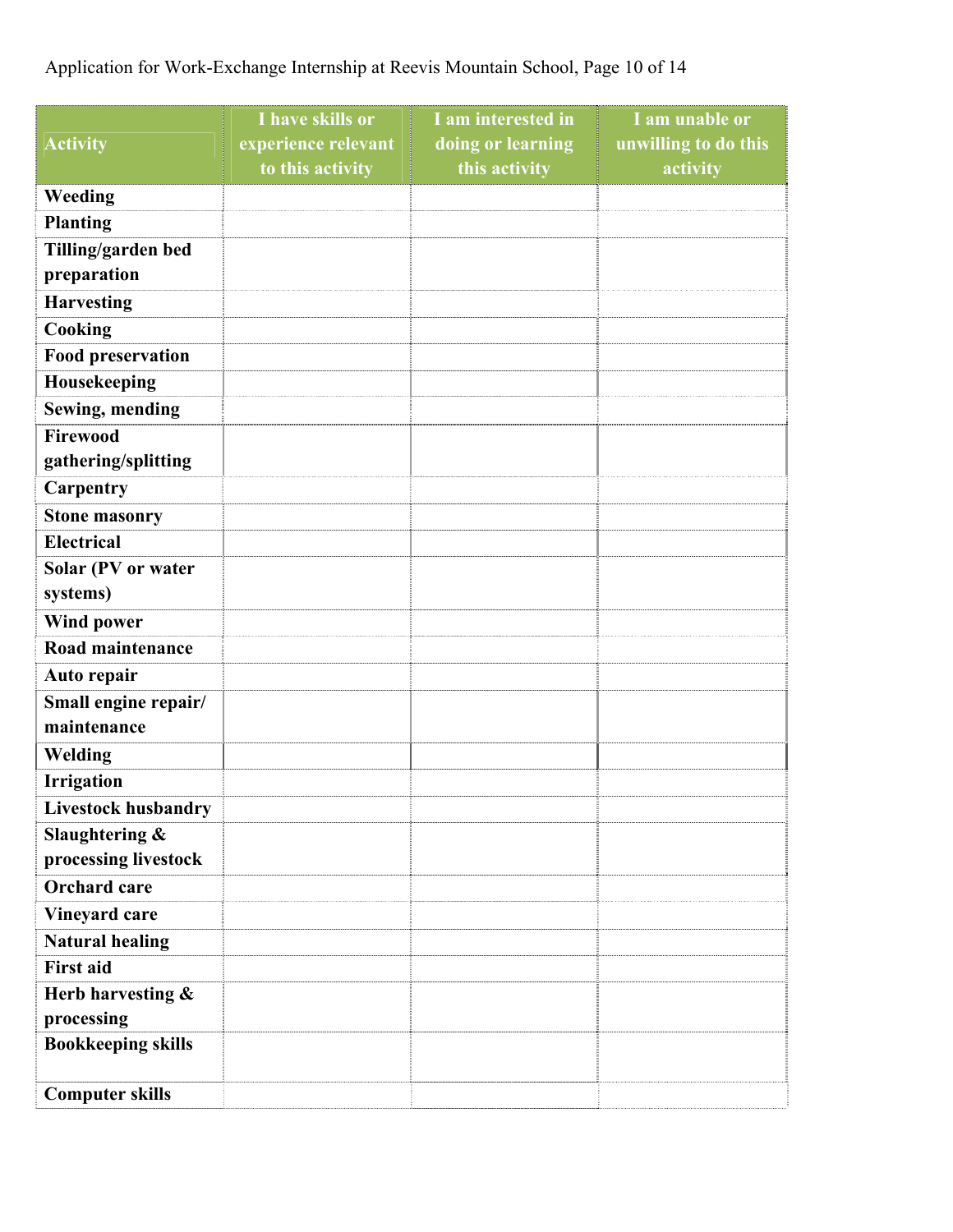| Do you meditate? If so, we'd be interested in knowing a little about your practice.                                       |
|---------------------------------------------------------------------------------------------------------------------------|
| Do you speak English fluently? Yes No                                                                                     |
|                                                                                                                           |
| How do you respond to taking instruction and criticism?                                                                   |
| <u> 1989 - Johann Stoff, deutscher Stoffen und der Stoffen und der Stoffen und der Stoffen und der Stoffen und der</u>    |
| Do your decisions tend to be based more on what is good for the group or what is in your own individual<br>best interest? |
|                                                                                                                           |
|                                                                                                                           |
| <u> 2008 - Jan James James James James James James James James James James James James James James James James J</u>      |
| <u> 1989 - Johann Stoff, deutscher Stoffen und der Stoffen und der Stoffen und der Stoffen und der Stoffen und de</u>     |
|                                                                                                                           |
|                                                                                                                           |
| <u> 1989 - Johann Stoff, amerikansk politiker (d. 1989)</u>                                                               |
|                                                                                                                           |
|                                                                                                                           |
| Application for Work-Exchange Internship at Reevis Mountain School, Page 11 of 14                                         |

**daily work** *and* **to the harmony and emotional tone of our homestead.**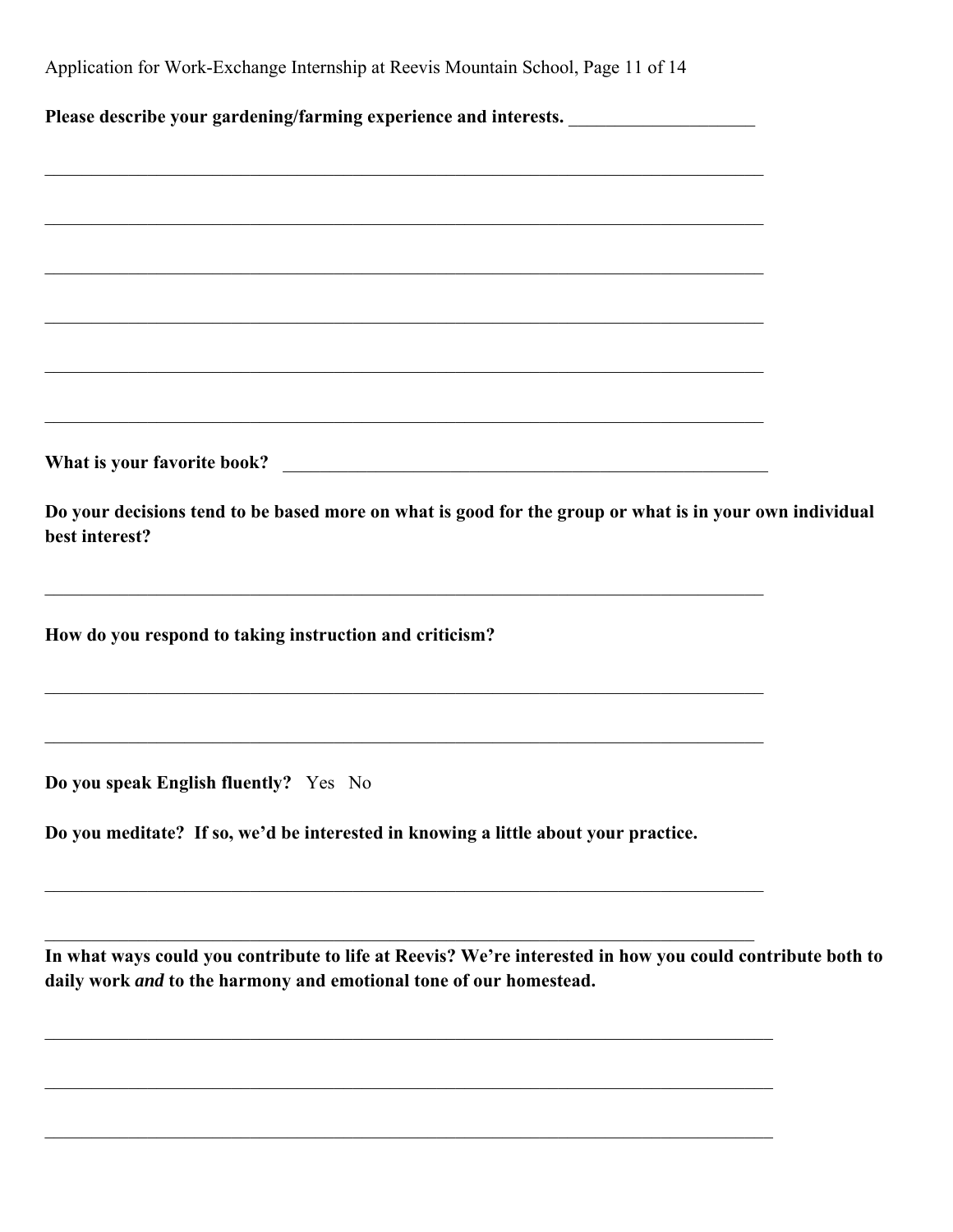|  | Application for Work-Exchange Internship at Reevis Mountain School, Page 12 of 14 |  |  |  |  |
|--|-----------------------------------------------------------------------------------|--|--|--|--|
|  |                                                                                   |  |  |  |  |

 $\_$  , and the set of the set of the set of the set of the set of the set of the set of the set of the set of the set of the set of the set of the set of the set of the set of the set of the set of the set of the set of th

**Please send a current picture of yourself. We do not consider race, gender, or age, but we would like to see who we are communicating with, and it helps us get a sense of your personality. It's not a beauty contest! Please email it or attach it to this form.**

**What do you hope to gain for yourself by being at Reevis?** 

**What do you anticipate being the challenges for you of living and working at Reevis?**

**Please sign below to indicate that the information you have provided on this application is correct to the best of your knowledge, and that you have read and understand the information about Reevis Mountain School given above.**

(Name)

(Date)

*We are looking for people who have an attitude of assistance, appreciation, and respect. If you would bring an attitude of resistance, resentment, or disrespect, please do not apply.*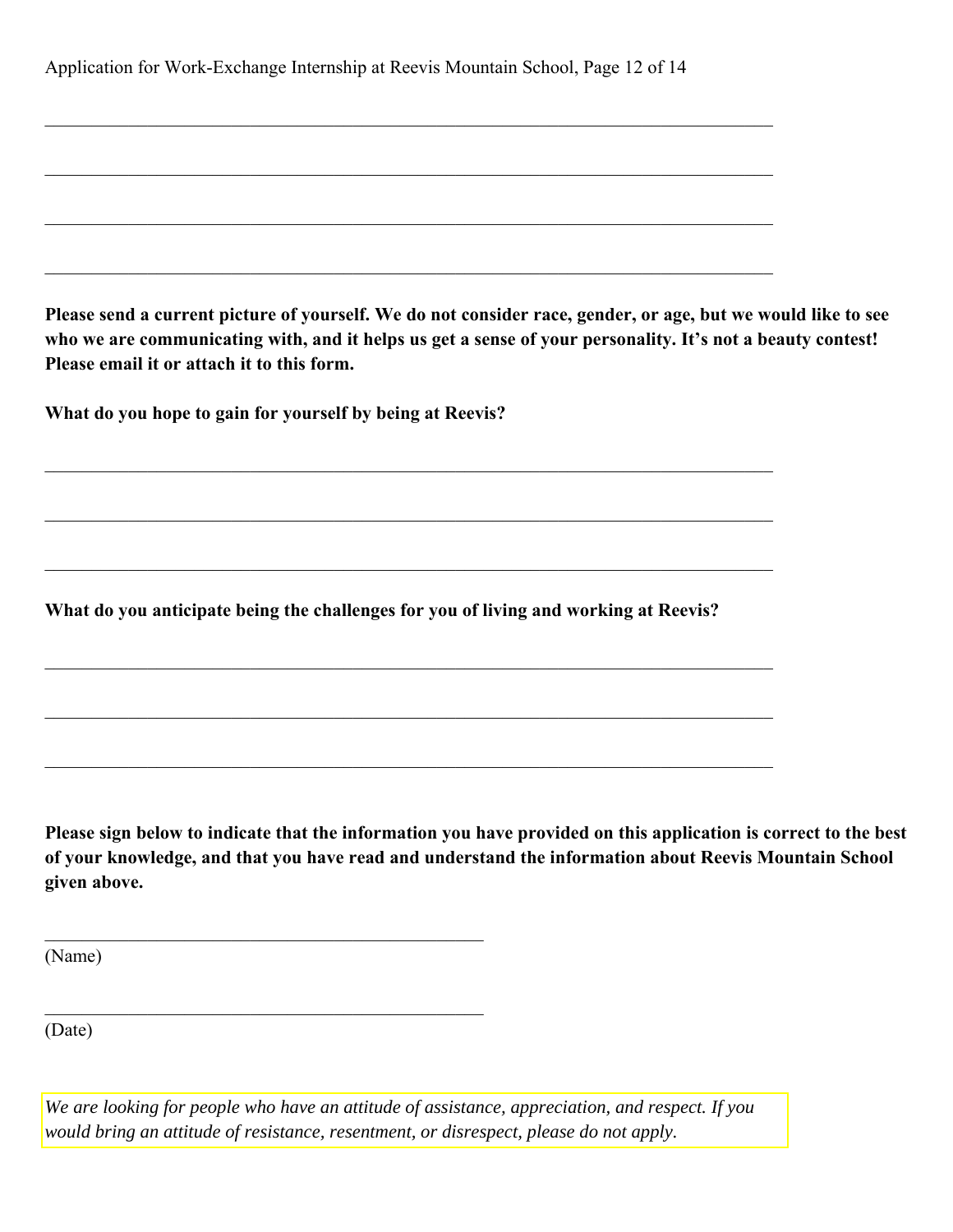## Reevis Mountain School Integrity Agreement

1) If I have an emotionally charged grievance, I will write it down on paper to organize my thoughts so my points will be direct, honest, and easily understood.

2) I will keep in mind that we are all on the same team here. I agree to look for solutions, not problems.

3) I will not deliver my grievance as an attack, but rather as an effort to gain understanding and a better line of communication, attempting to see it from the other's point of view.

4) I pledge myself to be a love giver, not a fault finder. I will strive to be aware of my intent and speak only truth as I understand it to be.

5) I will be ready to expand my truth when a better idea presents itself.

6) If I am presented with a grievance, I will respectfully listen to what is being said.

7) I will not defend myself. I will consider what is being said as a suggestion for improvement.

8) I will explain, but not defend, my position. I will be honest, I will not blame, I will not argue. I will seek understandings and solutions.

9) I understand that honesty solves most problems and anything less creates them.

10) I will not do something I permanently regret because I am temporarily upset.

11) I, \_\_\_\_\_\_\_\_\_\_\_\_\_\_\_\_\_\_\_\_\_\_\_\_\_\_\_\_\_\_\_\_\_\_, have read the above guidelines and promise to do my very best to practice these guidelines in my daily life.

\_\_\_\_\_\_\_\_\_\_\_\_\_\_\_\_\_\_\_\_\_\_\_\_\_\_\_\_\_\_\_\_\_\_\_\_\_ Name